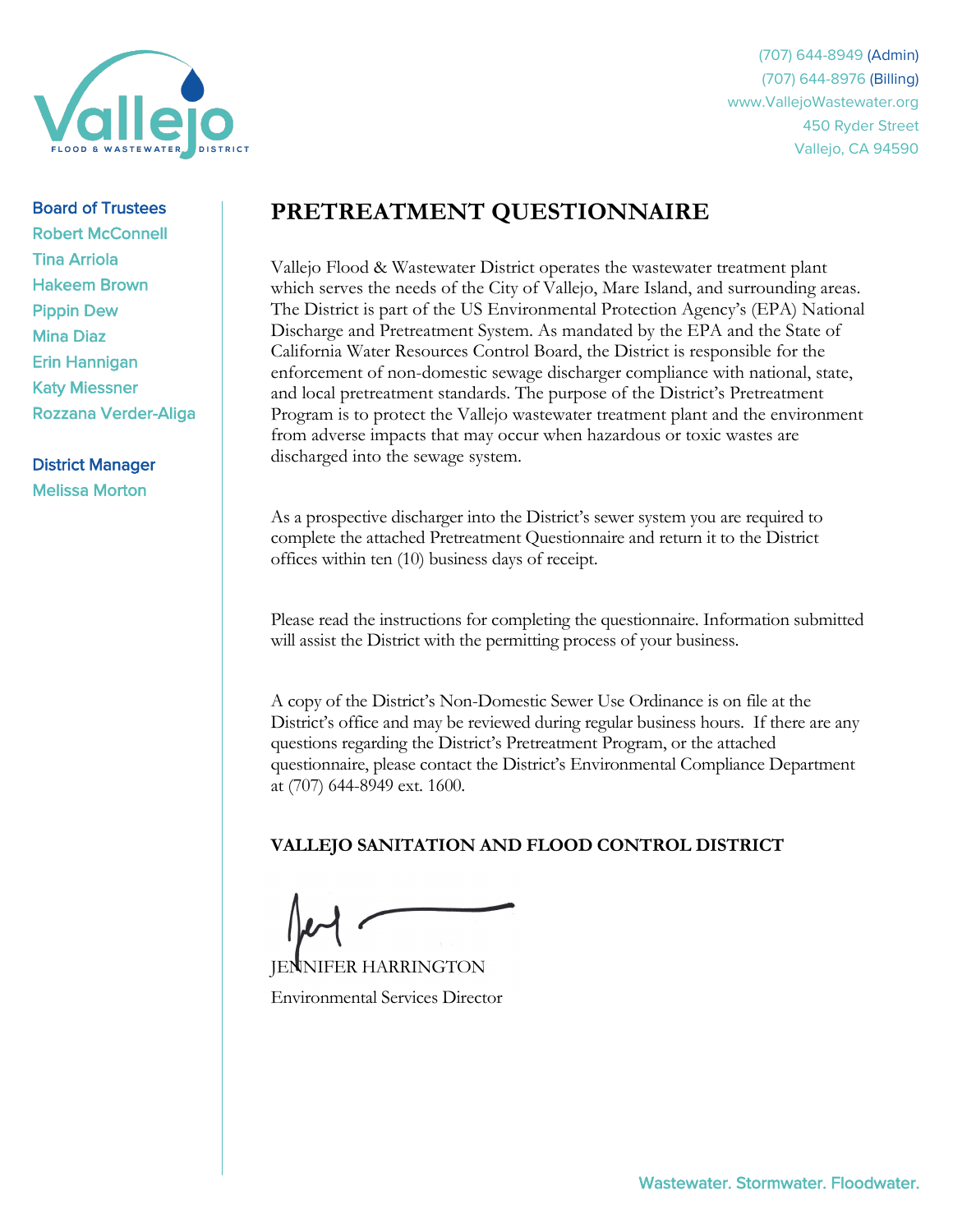# VALLEJO FLOOD & WASTEWATER DISTRICT **PRETREATMENT QUESTIONNAIRE**

SSI/CONNECTION PERMIT NUMBER *(not applicable to businesses leased on Mare Island)* 

Please complete this form, answering all questions as completely as possible. Any questions which are not applicable to your facility should be marked N/A. Please type or print legibly. Return the completed form to the District's office at:

> Vallejo Flood & Wastewater District 450 Ryder Street Vallejo, CA 94590

Questions related to this matter should be directed to the District's Environmental Compliance Department at (707) 644-8949 ext. 1609 during regular business hours.

## **APPLICANT IDENTIFICATION AND CERTIFICATION**

| <b>Business Name</b>    |                                                             |                                                                                                                                                                                                                               |
|-------------------------|-------------------------------------------------------------|-------------------------------------------------------------------------------------------------------------------------------------------------------------------------------------------------------------------------------|
| <b>Business Address</b> | <u> 1980 - John Stein, Amerikaansk politiker (* 1950)</u>   |                                                                                                                                                                                                                               |
| Mailing Address         | <u> 1989 - Johann Stoff, amerikansk politiker (d. 1989)</u> |                                                                                                                                                                                                                               |
|                         |                                                             |                                                                                                                                                                                                                               |
|                         |                                                             | Business Manager, Owner, or Contact Person familiar with the information required herein:                                                                                                                                     |
| Name                    |                                                             |                                                                                                                                                                                                                               |
| Title                   |                                                             | Phone Phone Phone Phone Phone Phone Phone Phone Phone Phone Phone Phone Phone Phone Phone Phone Phone Phone Phone Phone Phone Phone Phone Phone Phone Phone Phone Phone Phone Phone Phone Phone Phone Phone Phone Phone Phone |
| Building Owner's Name   |                                                             | Phone                                                                                                                                                                                                                         |

*Certification must be signed by the owner of the business, the executive officer or an authorized representative.*

## **I CERTIFY THAT THE INFORMATION SUBMITTED IN THIS QUESTIONNAIRE IS TRUE AND CORRECT TO THE BEST OF MY KNOWLEDGE**

Signature Date

Print or type name Title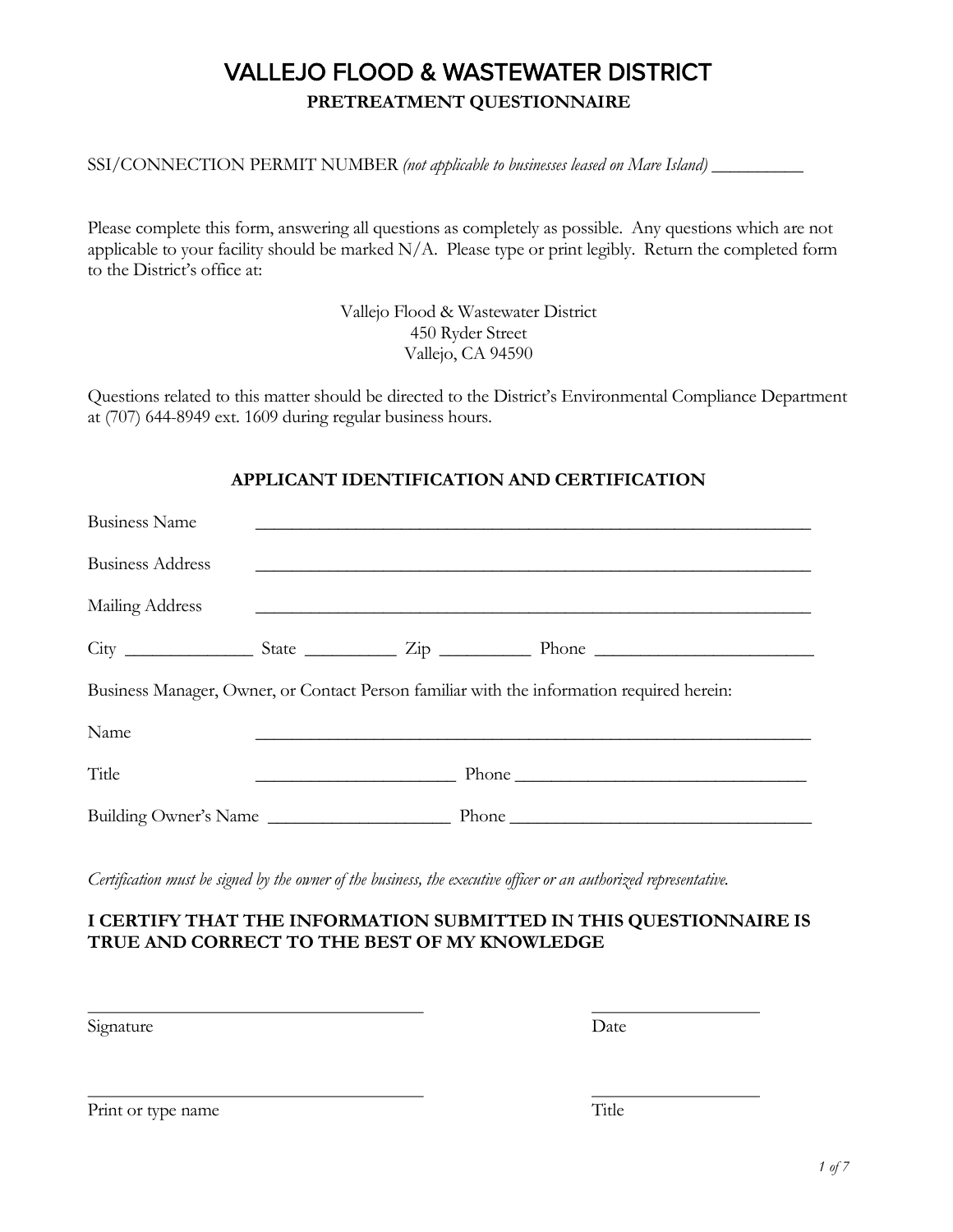## **I. Nature of Industry**

Description of business activity, products, services: \_\_\_\_\_\_\_\_\_\_\_\_\_\_\_\_\_\_\_\_\_\_\_\_\_\_\_\_\_\_\_\_\_\_\_\_\_\_\_\_\_\_ \_\_\_\_\_\_\_\_\_\_\_\_\_\_\_\_\_\_\_\_\_\_\_\_\_\_\_\_\_\_\_\_\_\_\_\_\_\_\_\_\_\_\_\_\_\_\_\_\_\_\_\_\_\_\_\_\_\_\_\_\_\_\_\_\_\_\_\_\_\_\_\_\_\_\_\_\_\_\_\_\_\_ \_\_\_\_\_\_\_\_\_\_\_\_\_\_\_\_\_\_\_\_\_\_\_\_\_\_\_\_\_\_\_\_\_\_\_\_\_\_\_\_\_\_\_\_\_\_\_\_\_\_\_\_\_\_\_\_\_\_\_\_\_\_\_\_\_\_\_\_\_\_\_\_\_\_\_\_\_\_\_\_\_\_ Description of manufacturing processes: \_\_\_\_\_\_\_\_\_\_\_\_\_\_\_\_\_\_\_\_\_\_\_\_\_\_\_\_\_\_\_\_\_\_\_\_\_\_\_\_\_\_\_\_\_\_\_\_\_\_ \_\_\_\_\_\_\_\_\_\_\_\_\_\_\_\_\_\_\_\_\_\_\_\_\_\_\_\_\_\_\_\_\_\_\_\_\_\_\_\_\_\_\_\_\_\_\_\_\_\_\_\_\_\_\_\_\_\_\_\_\_\_\_\_\_\_\_\_\_\_\_\_\_\_\_\_\_\_\_\_\_\_ \_\_\_\_\_\_\_\_\_\_\_\_\_\_\_\_\_\_\_\_\_\_\_\_\_\_\_\_\_\_\_\_\_\_\_\_\_\_\_\_\_\_\_\_\_\_\_\_\_\_\_\_\_\_\_\_\_\_\_\_\_\_\_\_\_\_\_\_\_\_\_\_\_\_\_\_\_\_\_\_\_\_ Standard Industrial Classification (SIC) Code \_\_\_\_\_\_\_ Number of Employees at this facility \_\_\_\_\_\_

#### **Hours of Operation**

Define shift Start – End times and list the average number of employees who work each shift.

| Shift (List Start – End Times) | Sun | Mon | Tue | Wed | Thu | Fri | Sat |
|--------------------------------|-----|-----|-----|-----|-----|-----|-----|
| #1                             |     |     |     |     |     |     |     |
| #2                             |     |     |     |     |     |     |     |
| #3                             |     |     |     |     |     |     |     |

#### **Environmental Control Permits**

List all environmental control permits issued to this facility.

| <b>Permitting Agency</b> | Name of Permit | Permit No. |
|--------------------------|----------------|------------|
|                          |                |            |
|                          |                |            |
|                          |                |            |
|                          |                |            |
|                          |                |            |
|                          |                |            |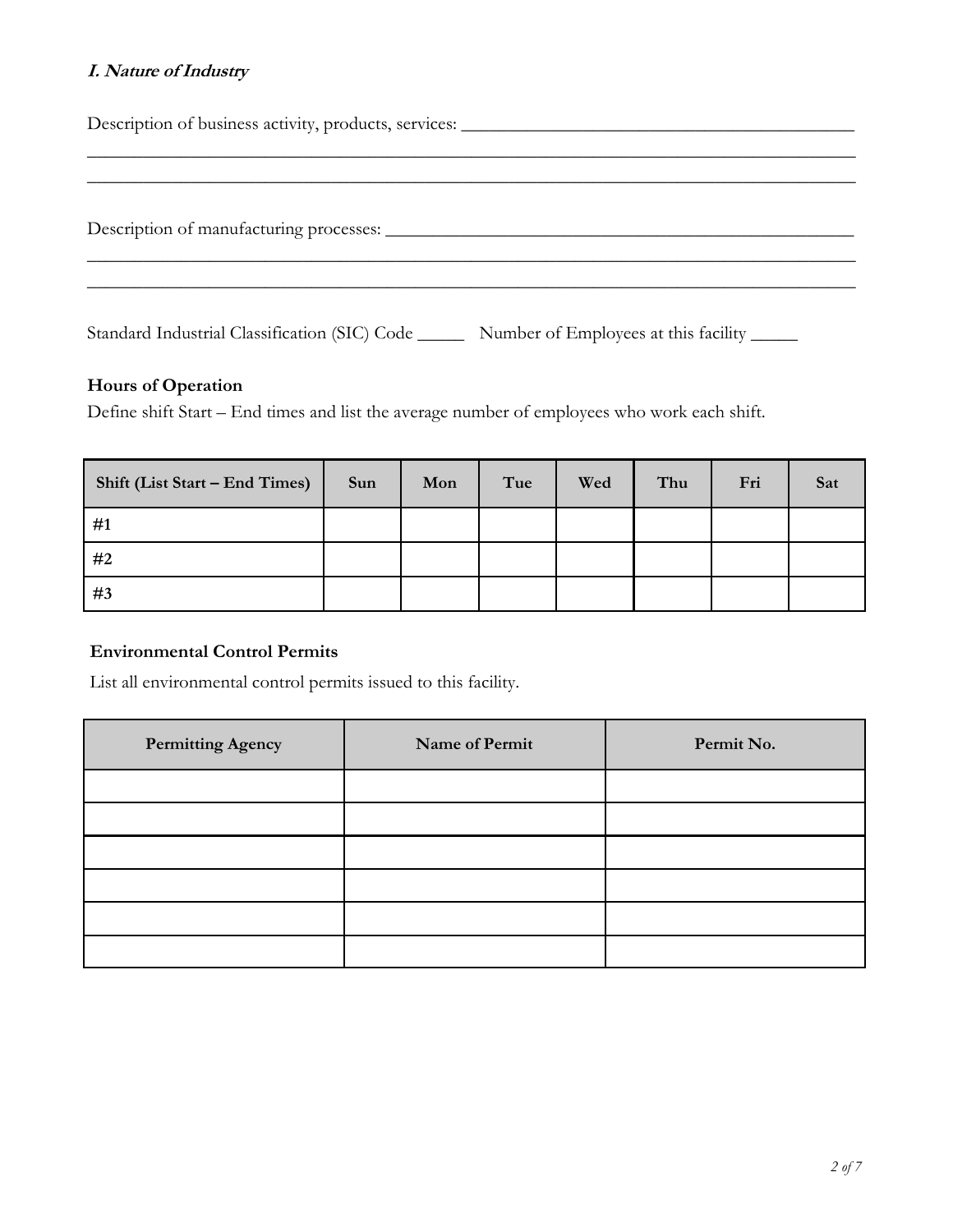## **II. Water Usage**

## **Water Supply**

Identify all sources of incoming water to the facility. Attach copies of City of Vallejo water bills for the past year.

| Source            | Meter No. or Well No. | <b>Average Flow (GPD)</b> |
|-------------------|-----------------------|---------------------------|
| City of Vallejo   |                       |                           |
|                   |                       |                           |
|                   |                       |                           |
|                   |                       |                           |
| On-site Well(s)   |                       |                           |
|                   |                       |                           |
| Other (Describe): |                       |                           |
| <b>TOTAL</b>      |                       |                           |

## **Wastewater Discharge**

Describe and quantify all wastewater discharged to the sanitary sewer through various processes.

| <b>Process Wastewater</b><br>(Description) | <b>Average Flow</b><br>(GPD) | <b>Estimated or</b><br>Measured? | Does Wastestream<br><b>Receive Pretreatment?</b><br>(Yes or No) |
|--------------------------------------------|------------------------------|----------------------------------|-----------------------------------------------------------------|
| Flow 1:                                    |                              |                                  |                                                                 |
| Flow 2:                                    |                              |                                  |                                                                 |
| Flow 3:                                    |                              |                                  |                                                                 |
| Flow 4:                                    |                              |                                  |                                                                 |
| <b>Reverse Osmosis Reject Water</b>        |                              |                                  |                                                                 |
| Stormwater                                 |                              |                                  |                                                                 |
| <b>TOTAL</b>                               |                              |                                  |                                                                 |

| <b>Non-Process Wastewater</b>    | <b>Average Flow</b><br>(GPD) | <b>Estimated or</b><br>Measured? | Does Wastestream<br><b>Receive Pretreatment?</b><br>(Yes or No) |        |
|----------------------------------|------------------------------|----------------------------------|-----------------------------------------------------------------|--------|
| Sanitary/Domestic Flow           |                              |                                  |                                                                 |        |
| <b>Non-Contact Cooling Water</b> |                              |                                  |                                                                 |        |
| <b>Boiler Blowdown</b>           |                              |                                  |                                                                 |        |
| <b>TOTAL</b>                     |                              |                                  |                                                                 | 3 of 7 |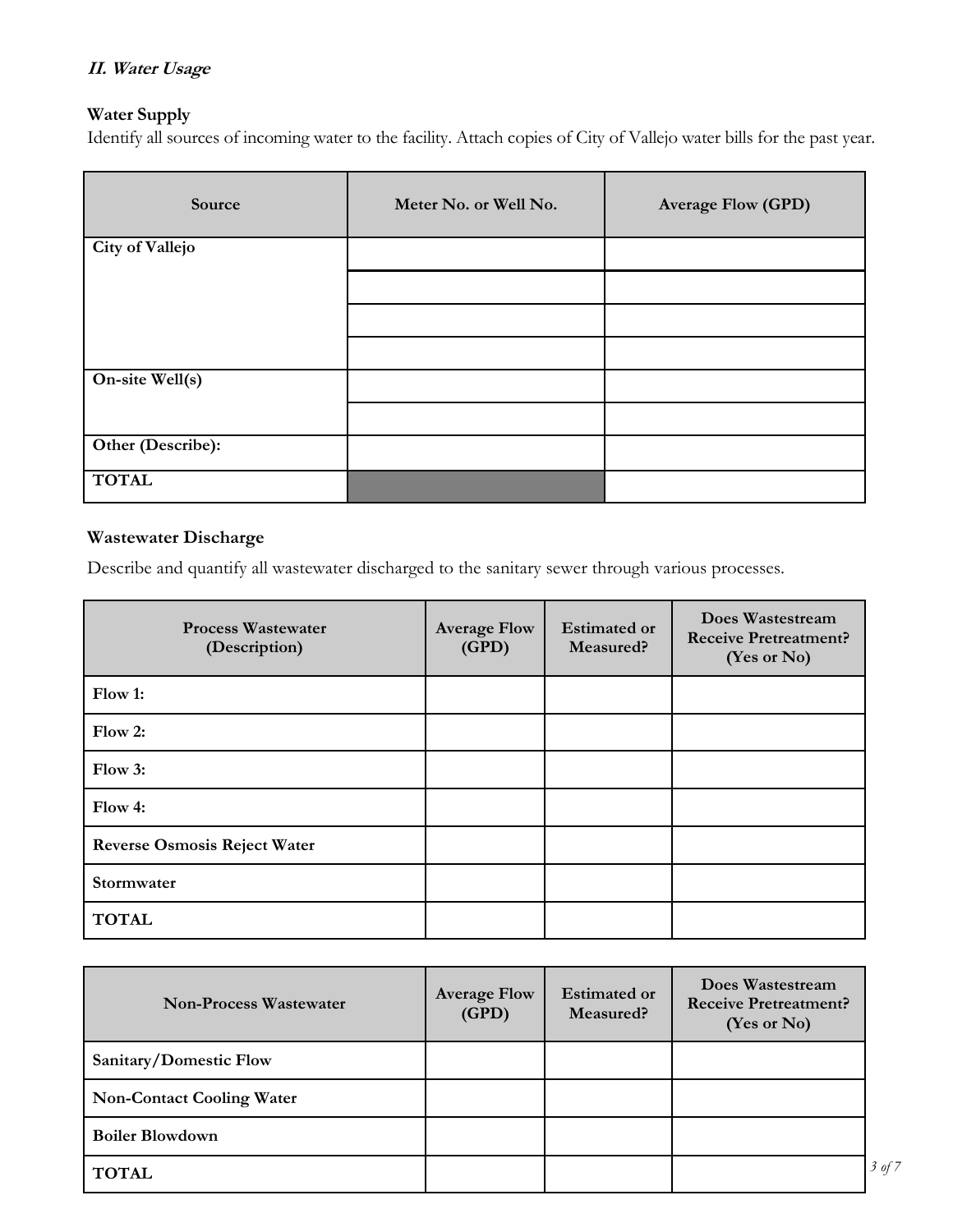#### **Wastewater Discharge** *(cont'd)*

Is discharge to the sanitary sewer Continuous, Intermittent, in Batches (e.g., tank or vat cleaning, holding tank discharge, etc.) or some combination of the three? Describe discharge flows:

| If any wastewater is discharged in batches, describe their frequency:                   |
|-----------------------------------------------------------------------------------------|
| (Number) of batches per: day / week / month / year (Circle one)                         |
|                                                                                         |
| Average volume per batch (gallons): ________ Maximum volume per batch (gallons): ______ |
|                                                                                         |
| Does the wastewater discharge have seasonal variation? Yes / No (Circle one)            |
|                                                                                         |
| If "Yes," explain how so and give approximate dates when variation occurs:              |
|                                                                                         |
|                                                                                         |

 $\_$  ,  $\_$  ,  $\_$  ,  $\_$  ,  $\_$  ,  $\_$  ,  $\_$  ,  $\_$  ,  $\_$  ,  $\_$  ,  $\_$  ,  $\_$  ,  $\_$  ,  $\_$  ,  $\_$  ,  $\_$  ,  $\_$  ,  $\_$  ,  $\_$  ,  $\_$  ,  $\_$  ,  $\_$  ,  $\_$  ,  $\_$  ,  $\_$  ,  $\_$  ,  $\_$  ,  $\_$  ,  $\_$  ,  $\_$  ,  $\_$  ,  $\_$  ,  $\_$  ,  $\_$  ,  $\_$  ,  $\_$  ,  $\_$  ,

#### **Non-Discharge Water**

Describe and quantify water that is used but NOT discharged to the sanitary sewer system.

| <b>Process Type</b>           | <b>Average Flow (GPD)</b> | <b>Estimated or Measured?</b> |
|-------------------------------|---------------------------|-------------------------------|
| Evaporation                   |                           |                               |
| <b>Contained in Product</b>   |                           |                               |
| Irrigation/Landscaping        |                           |                               |
| Waste Hauled/Trucked Off-site |                           |                               |
| Other (Describe):             |                           |                               |
| <b>TOTAL</b>                  |                           |                               |

Attach a diagram of the plumbing layout of the facility, showing the flow of wastewater from the City, through each activity or process to the connection with the District's sanitary sewer system. Include all connections, drains, flow meters and sampling points. The diagram should include all sources of process water, non-contact cooling water, boiler blowdown and sanitary/domestic flow.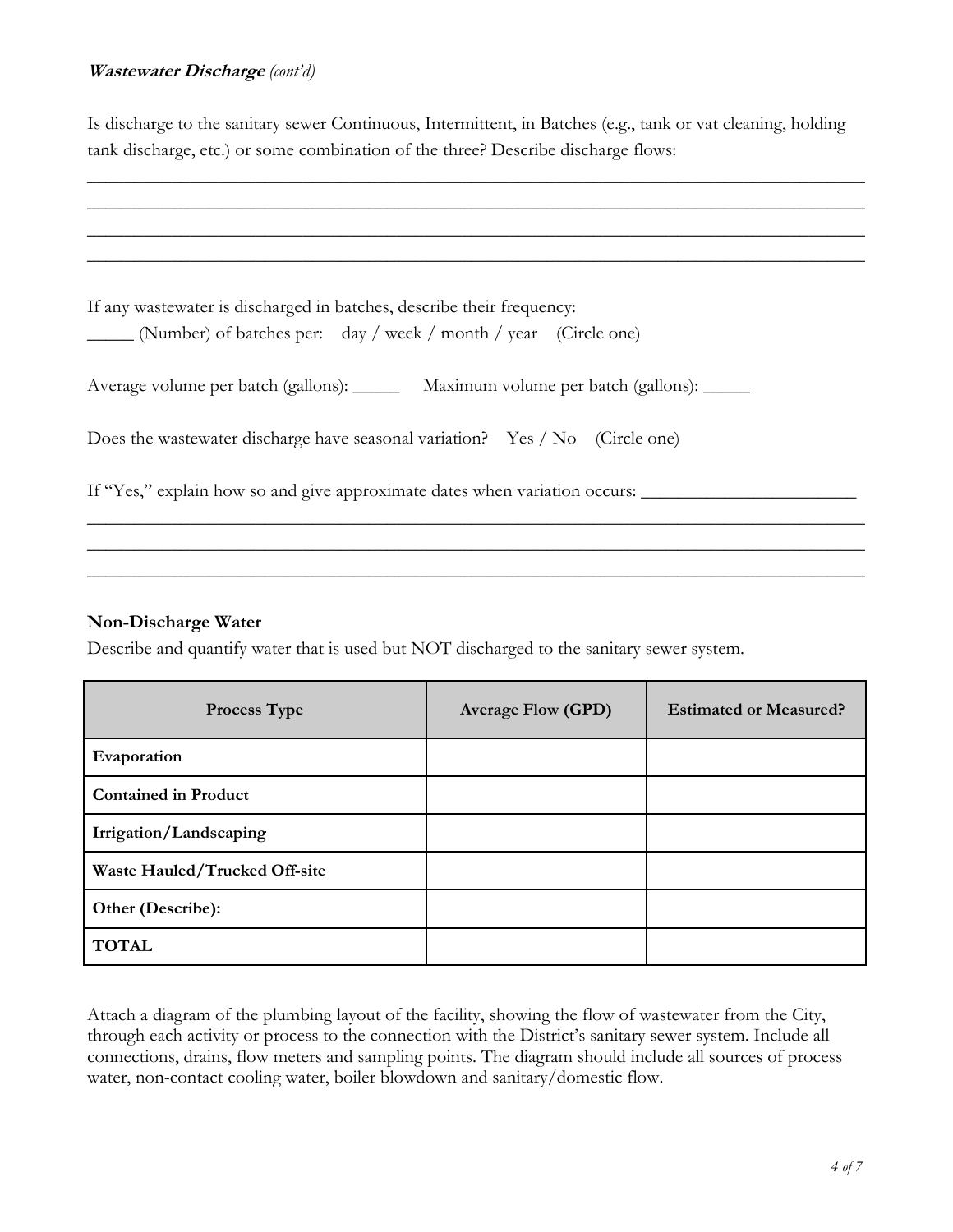## **III. Pretreatment**

Describe all types of pretreatment (pH adjustment, oil/grease interception, filtration, flocculation, etc.) used, if any, on wastewater prior to being discharged to the sanitary sewer: \_\_\_\_\_\_\_\_\_\_\_\_\_\_\_\_\_\_\_\_\_\_\_\_\_\_\_\_\_\_\_\_\_

 $\_$  , and the set of the set of the set of the set of the set of the set of the set of the set of the set of the set of the set of the set of the set of the set of the set of the set of the set of the set of the set of th  $\_$  , and the set of the set of the set of the set of the set of the set of the set of the set of the set of the set of the set of the set of the set of the set of the set of the set of the set of the set of the set of th  $\_$  , and the set of the set of the set of the set of the set of the set of the set of the set of the set of the set of the set of the set of the set of the set of the set of the set of the set of the set of the set of th  $\_$  , and the set of the set of the set of the set of the set of the set of the set of the set of the set of the set of the set of the set of the set of the set of the set of the set of the set of the set of the set of th  $\_$  , and the set of the set of the set of the set of the set of the set of the set of the set of the set of the set of the set of the set of the set of the set of the set of the set of the set of the set of the set of th

## **Wastewater Characteristics**

Indicate which of the following characteristics are present in the wastewater generated at this facility prior to pretreatment. Check all that apply.

| <b>Characteristics</b>    | $\checkmark$ | <b>Characteristics</b>                |
|---------------------------|--------------|---------------------------------------|
| Flammable                 |              | Particles larger than $\frac{3}{4}$ " |
| <b>Toxic Substances</b>   |              | Suspended Solids                      |
| Acidic, $pH < 5.0$        |              | High Biochemical Oxygen Demand (BOD)  |
| Caustic, $pH > 12.5$      |              | Ammonia                               |
| <b>Heavy Metals</b>       |              | Fats/Oils/Grease (FOG)                |
| Solvents                  |              | High Temperature, > 150°F             |
| Solid or Viscous Material |              | Other (Specify)                       |
| Petroleum Products        |              |                                       |

## **IV. Sampling and Monitoring**

After pretreatment (if used), can process wastewater be sampled individually, prior to mixing with other wastestreams (sanitary/domestic flow, etc.)? Yes / No (Circle one) If "No," please explain:

 $\_$  , and the set of the set of the set of the set of the set of the set of the set of the set of the set of the set of the set of the set of the set of the set of the set of the set of the set of the set of the set of th  $\_$  , and the set of the set of the set of the set of the set of the set of the set of the set of the set of the set of the set of the set of the set of the set of the set of the set of the set of the set of the set of th  $\_$  , and the set of the set of the set of the set of the set of the set of the set of the set of the set of the set of the set of the set of the set of the set of the set of the set of the set of the set of the set of th

Describe any current wastewater sampling/monitoring taking place, if any. Indicate the frequency of this monitoring, a description of the sampling location, the type of analytical tests being used and the entity performing the analysis. Attach the analytical results from the most recent sampling as an example.

 $\_$  , and the set of the set of the set of the set of the set of the set of the set of the set of the set of the set of the set of the set of the set of the set of the set of the set of the set of the set of the set of th  $\_$  , and the set of the set of the set of the set of the set of the set of the set of the set of the set of the set of the set of the set of the set of the set of the set of the set of the set of the set of the set of th  $\_$  , and the set of the set of the set of the set of the set of the set of the set of the set of the set of the set of the set of the set of the set of the set of the set of the set of the set of the set of the set of th  $\_$  , and the set of the set of the set of the set of the set of the set of the set of the set of the set of the set of the set of the set of the set of the set of the set of the set of the set of the set of the set of th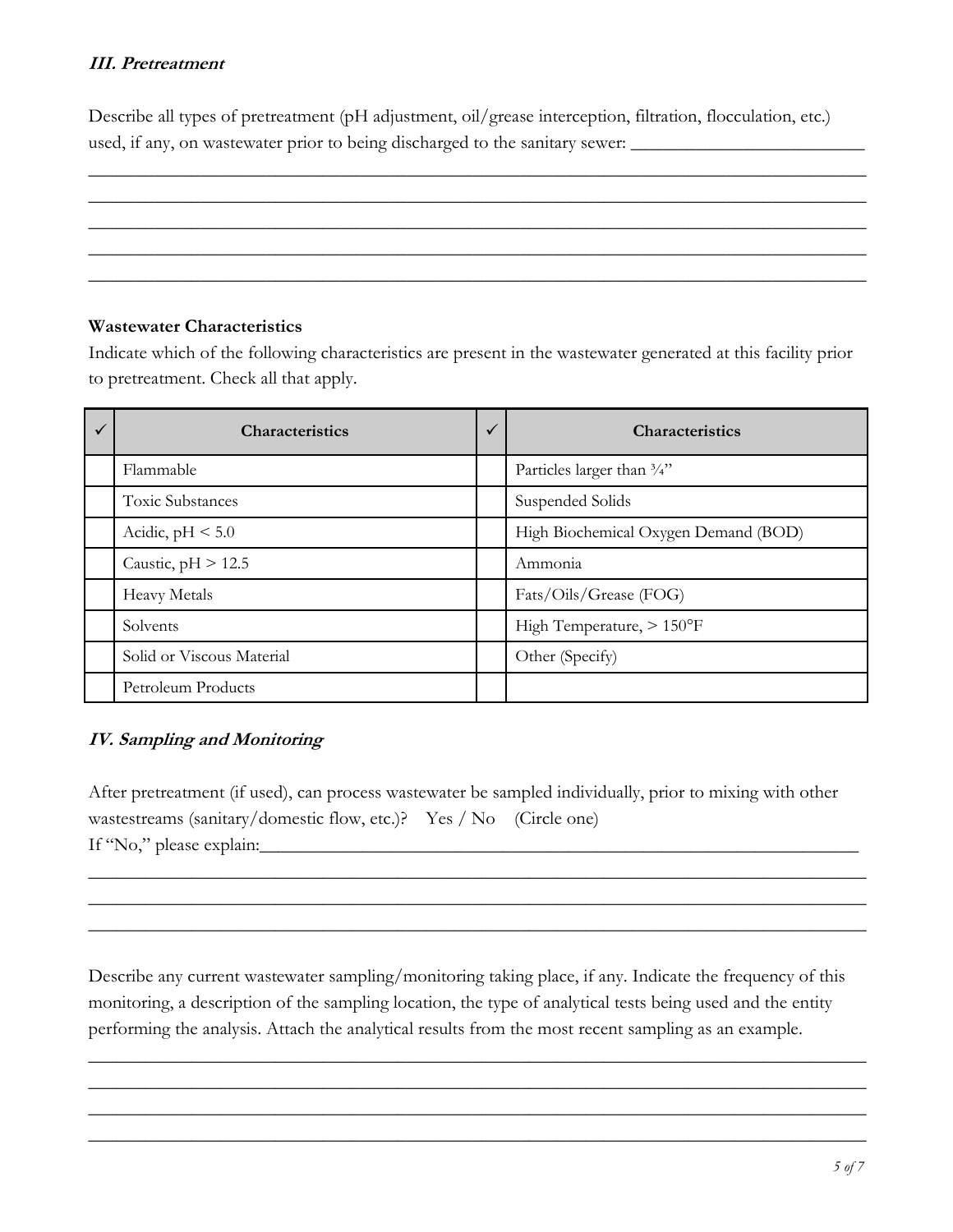## **IV. Sampling and Monitoring (cont'd)**

Describe any current wastewater sampling/monitoring taking place, if any. Indicate the frequency of this monitoring, a description of the sampling location, the type of analytical tests being used and the entity performing the analysis. Attach the analytical results from the most recent sampling as an example.

# \_\_\_\_\_\_\_\_\_\_\_\_\_\_\_\_\_\_\_\_\_\_\_\_\_\_\_\_\_\_\_\_\_\_\_\_\_\_\_\_\_\_\_\_\_\_\_\_\_\_\_\_\_\_\_\_\_\_\_\_\_\_\_\_\_\_\_\_\_\_\_\_\_\_\_\_\_\_\_\_\_\_ \_\_\_\_\_\_\_\_\_\_\_\_\_\_\_\_\_\_\_\_\_\_\_\_\_\_\_\_\_\_\_\_\_\_\_\_\_\_\_\_\_\_\_\_\_\_\_\_\_\_\_\_\_\_\_\_\_\_\_\_\_\_\_\_\_\_\_\_\_\_\_\_\_\_\_\_\_\_\_\_\_\_ \_\_\_\_\_\_\_\_\_\_\_\_\_\_\_\_\_\_\_\_\_\_\_\_\_\_\_\_\_\_\_\_\_\_\_\_\_\_\_\_\_\_\_\_\_\_\_\_\_\_\_\_\_\_\_\_\_\_\_\_\_\_\_\_\_\_\_\_\_\_\_\_\_\_\_\_\_\_\_\_\_\_ \_\_\_\_\_\_\_\_\_\_\_\_\_\_\_\_\_\_\_\_\_\_\_\_\_\_\_\_\_\_\_\_\_\_\_\_\_\_\_\_\_\_\_\_\_\_\_\_\_\_\_\_\_\_\_\_\_\_\_\_\_\_\_\_\_\_\_\_\_\_\_\_\_\_\_\_\_\_\_\_\_\_ \_\_\_\_\_\_\_\_\_\_\_\_\_\_\_\_\_\_\_\_\_\_\_\_\_\_\_\_\_\_\_\_\_\_\_\_\_\_\_\_\_\_\_\_\_\_\_\_\_\_\_\_\_\_\_\_\_\_\_\_\_\_\_\_\_\_\_\_\_\_\_\_\_\_\_\_\_\_\_\_\_\_ \_\_\_\_\_\_\_\_\_\_\_\_\_\_\_\_\_\_\_\_\_\_\_\_\_\_\_\_\_\_\_\_\_\_\_\_\_\_\_\_\_\_\_\_\_\_\_\_\_\_\_\_\_\_\_\_\_\_\_\_\_\_\_\_\_\_\_\_\_\_\_\_\_\_\_\_\_\_\_\_\_\_

## **V. Chemical and Waste Storage**

#### **Chemical Storage**

List the names and quantities of chemicals, solvents, cleaners, etc. stored on-site. Attach the most recent copy of chemical inventory from the facility's Solano County Hazardous Materials Business Plan.

| Chemical | <b>Average Quantity Stored On-Site</b> |
|----------|----------------------------------------|
|          |                                        |
|          |                                        |
|          |                                        |
|          |                                        |
|          |                                        |
|          |                                        |
|          |                                        |
|          |                                        |
|          |                                        |
|          |                                        |
|          |                                        |
|          |                                        |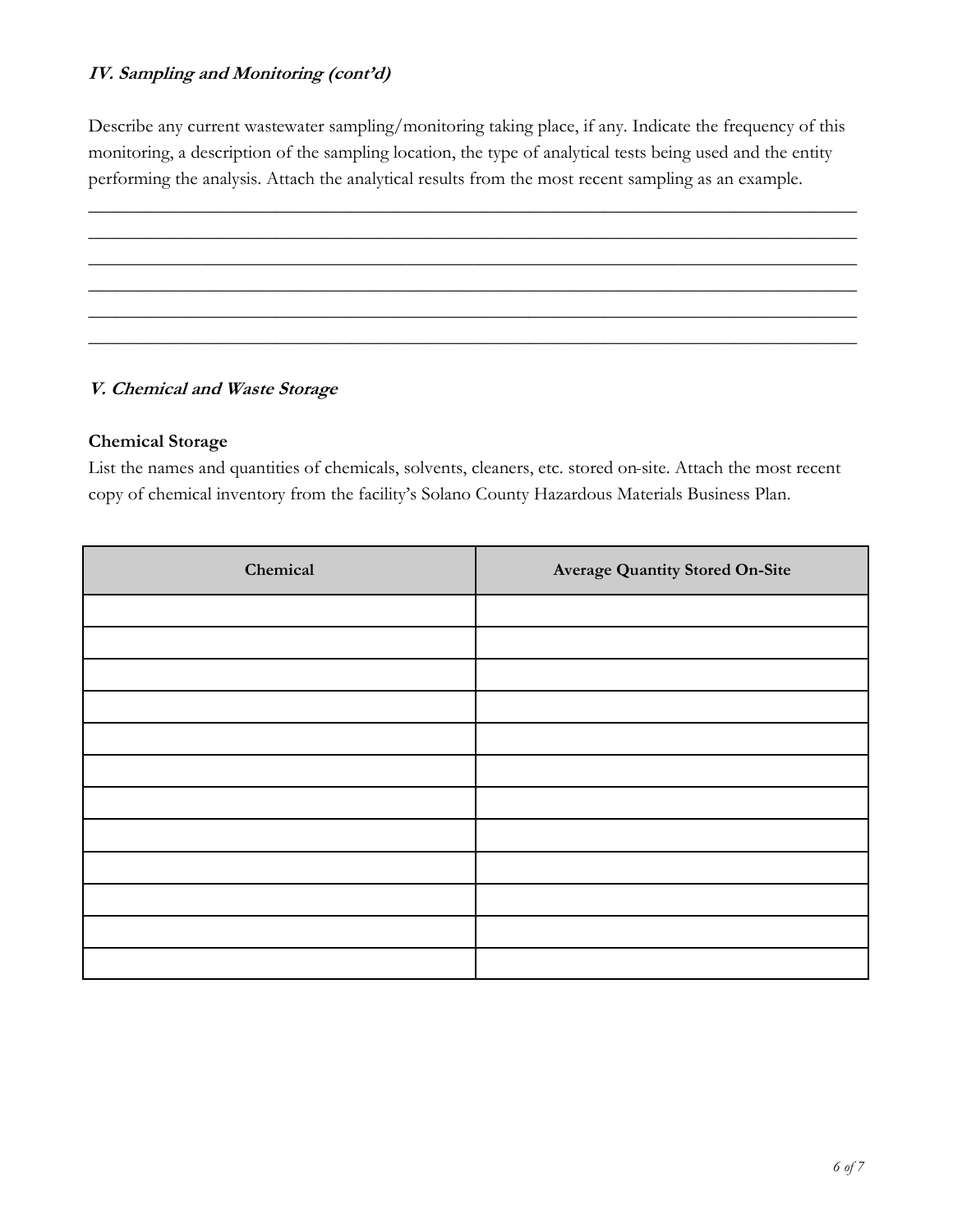#### **V. Chemical and Waste Storage (cont'd)**

## **Waste Material**

Describe the waste material, including liquids, sludges and solids generated at the facility that are trucked/ hauled off-site.

| <b>Waste Material</b> | <b>Average Quantity Stored On-Site</b> | <b>Waste Hauler</b> |
|-----------------------|----------------------------------------|---------------------|
|                       |                                        |                     |
|                       |                                        |                     |
|                       |                                        |                     |
|                       |                                        |                     |
|                       |                                        |                     |
|                       |                                        |                     |
|                       |                                        |                     |
|                       |                                        |                     |
|                       |                                        |                     |
|                       |                                        |                     |
|                       |                                        |                     |
|                       |                                        |                     |

Has your facility been issued an EPA Hazardous Waste storage/generation number? Yes / No (Circle one) If "Yes," state number:

Are any floor drains present in the manufacturing area, chemical storage area or waste storage area? Yes / No (Circle one)

If "Yes," describe procedures in place to prevent discharge of chemicals or waste material into the drain: \_\_\_\_\_\_\_\_\_\_\_\_\_\_\_\_\_\_\_\_\_\_\_\_\_\_\_\_\_\_\_\_\_\_\_\_\_\_\_\_\_\_\_\_\_\_\_\_\_\_\_\_\_\_\_\_\_\_\_\_\_\_\_\_\_\_\_\_\_\_\_\_\_\_\_\_\_\_\_\_\_\_

\_\_\_\_\_\_\_\_\_\_\_\_\_\_\_\_\_\_\_\_\_\_\_\_\_\_\_\_\_\_\_\_\_\_\_\_\_\_\_\_\_\_\_\_\_\_\_\_\_\_\_\_\_\_\_\_\_\_\_\_\_\_\_\_\_\_\_\_\_\_\_\_\_\_\_\_\_\_\_\_\_\_ \_\_\_\_\_\_\_\_\_\_\_\_\_\_\_\_\_\_\_\_\_\_\_\_\_\_\_\_\_\_\_\_\_\_\_\_\_\_\_\_\_\_\_\_\_\_\_\_\_\_\_\_\_\_\_\_\_\_\_\_\_\_\_\_\_\_\_\_\_\_\_\_\_\_\_\_\_\_\_\_\_\_ \_\_\_\_\_\_\_\_\_\_\_\_\_\_\_\_\_\_\_\_\_\_\_\_\_\_\_\_\_\_\_\_\_\_\_\_\_\_\_\_\_\_\_\_\_\_\_\_\_\_\_\_\_\_\_\_\_\_\_\_\_\_\_\_\_\_\_\_\_\_\_\_\_\_\_\_\_\_\_\_\_\_

Indicate which of the following documents, if any, are implemented for the facility. Check all that apply and attach a copy of each that are marked "Yes."

| Yes $\checkmark$ | $\overline{\text{No}}$ | <b>Waste Management Document</b> |
|------------------|------------------------|----------------------------------|
|                  |                        | Solvent Management Plan          |
|                  |                        | Spill Prevention Plan            |
|                  |                        | Spill Log                        |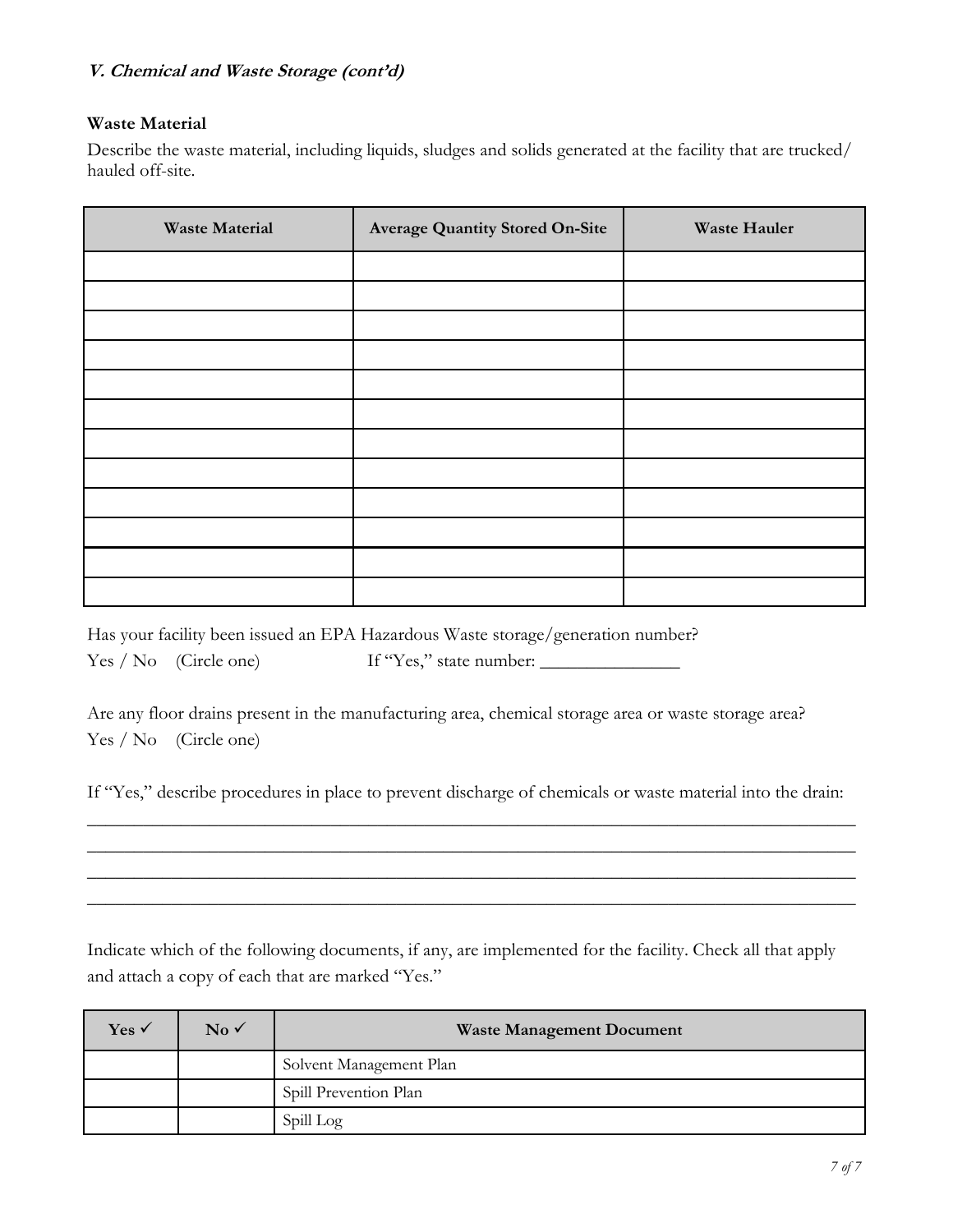# VALLEJO FLOOD & WASTEWATER DISTRICT

## **Supplementary Questionnaire for Pre-Treatment of Wastewater from Food Service Facility**

Food Service Facilities include restaurants (drive-in, take out, dine-in, etc.), or any facility (bakery, delicatessen, coffee house, juice bar, etc.) that prepares and/or serves food.

District-issued SSI No.

If no SSI number is assigned, provide address \_\_\_\_\_\_\_\_\_\_\_\_\_\_\_\_\_\_\_\_\_\_\_\_\_\_\_\_\_\_\_\_\_\_

Please circle Yes or No after each question:

- 1. Will you have any equipment available in your food service preparation or cleaning operation, such as a garbage disposal, a potato peeler, etc. that can be used to discharge food waste directly into the sewer? Yes / No
- 2. Will your facility be serving food only on disposable dishes, or only in disposable containers? Yes / No
- 3. Will all eating utensils provided to customers be disposable, or be taken away by the customers? Yes / No
- 4. Will any dishes, containers, or utensils used to serve food, be returned to the business for cleaning? Yes / No

I attest that the information submitted in this questionnaire is true and correct to the best of my knowledge:

Signature Date

Print or type name Title